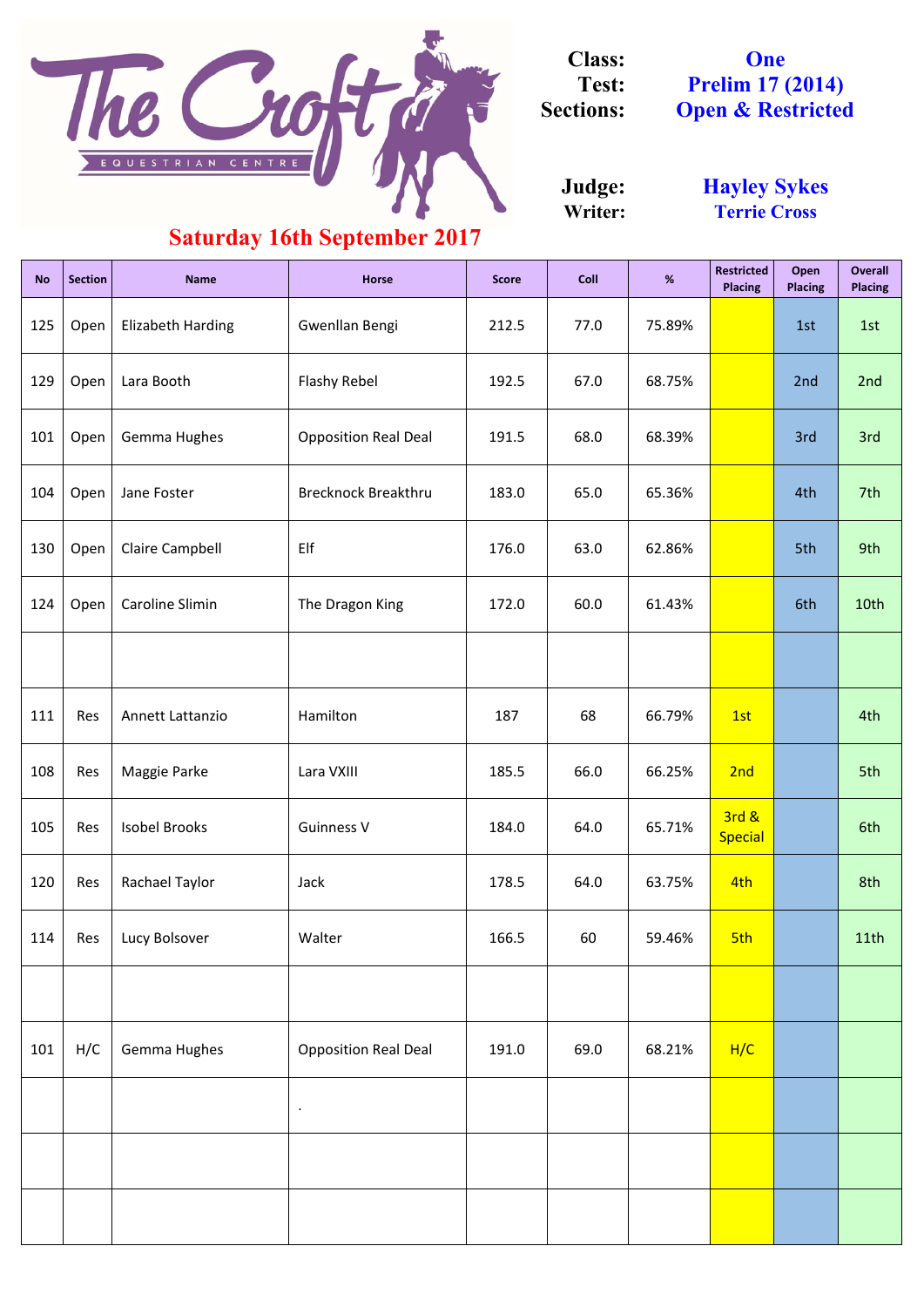|     |                 |                          |                      | <b>Score</b> | <b>Coll</b> | %      | <b>Placing</b>   |
|-----|-----------------|--------------------------|----------------------|--------------|-------------|--------|------------------|
| 134 | N23             | Sue Hare                 | Edmund               | 162.0        | 40.5        | 67.50% | 1st              |
| 140 | N23             | <b>Jenny Tully</b>       | Lazy Acres Hurricane | 159.0        | 39.0        | 66.25% | 2nd              |
| 125 | N23             | <b>Elizabeth Harding</b> | Gwenllan Bengi       | 157.5        | 39.5        | 65.63% | 3rd              |
| 139 | N23             | Deanne Collier           | Croft Vigo           | 156.0        | 39.0        | 65.00% | 4th              |
| 129 | N23             | Lara Booth               | <b>Flashy Rebel</b>  | 154.0        | 38.5        | 64.17% | 5th              |
| 138 | N23             | <b>Gary Yeoman</b>       | The Venetian         | 153.5        | 38.0        | 63.96% | 6th              |
| 136 | N <sub>23</sub> | Nicole Thompson          | Holly                | 152.5        | 37.5        | 63.54% | 7th &<br>Special |
| 135 | N23             | Aimee Slimin             | Cilvera W            | 143.5        | 35.5        | 59.79% | 8th              |
| 131 | N23             | Lucy Harris              | Apache Warrior 1V    | 141.0        | 35.5        | 58.75% | 9th              |
| 130 | N23             | <b>Claire Campbell</b>   | Elf                  | 135.5        | 34.5        | 56.46% | 10th             |
|     |                 |                          |                      |              |             |        |                  |

|  | $\bullet$ |  |  |
|--|-----------|--|--|



**Class: Two Tests: Novice 23 (2012)**

**Writer: Lucie Prowse Judge: Caroline Lycett**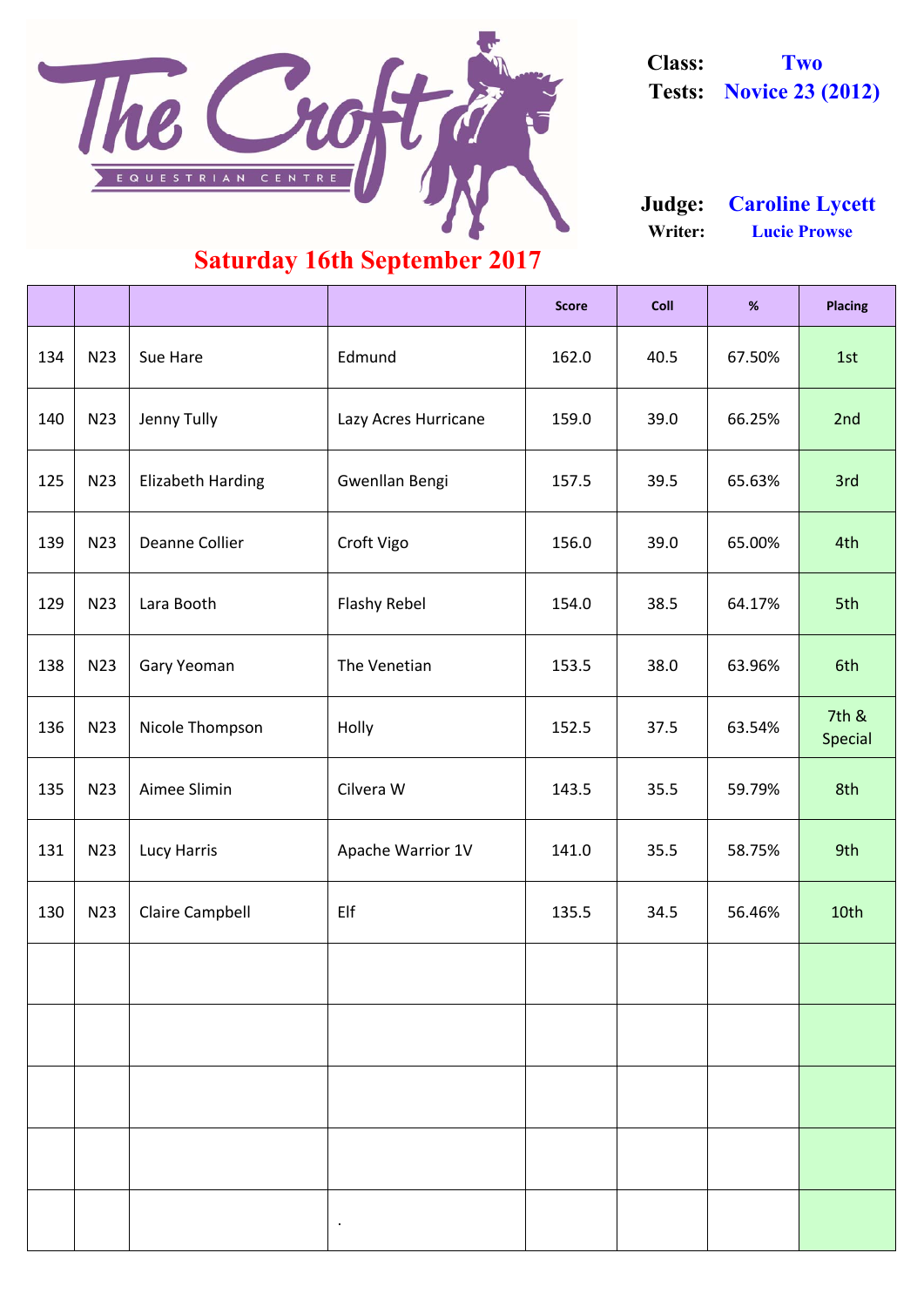| <b>No</b> | <b>Test</b> | <b>Name</b>             | <b>Horse</b>               | <b>Score</b> | <b>Coll</b> | $% \mathcal{B}_{\mathrm{C}}\left( \mathcal{B}_{\mathrm{C}}\right)$ | <b>Placing</b> |
|-----------|-------------|-------------------------|----------------------------|--------------|-------------|--------------------------------------------------------------------|----------------|
| 173       | N FSM       | <b>Claire Shoesmith</b> | <b>Taiforgan Sir Monty</b> | 120.0        | 60.5        | 66.67%                                                             | 1st            |
| 140       | N FSM       | Jenny Tully             | Lazy Acres Hurricane       | 117.0        | 57.5        | 65.00%                                                             | 2nd            |
| 174       | N FSM       | Lorraine Dehn           | Goldcrest                  | 113.5        | 58.0        | 63.06%                                                             | 3rd            |
| 175       | N FSM       | Krista Jones            | <b>Buddy</b>               | 113.5        | 57.5        | 63.06%                                                             | 4th            |
| 180       | N FSM       | Liz Rushton             | Kaiserkrist                | 111.0        | 56.5        | 61.67%                                                             | 5th            |
|           |             |                         |                            |              |             |                                                                    |                |
|           |             |                         |                            |              |             |                                                                    |                |
|           |             |                         |                            |              |             |                                                                    |                |
|           |             |                         |                            |              |             |                                                                    |                |



**Class: Four**

**Tests: Novice FSM**

**Writer: Karen Young Judge: Jo Black**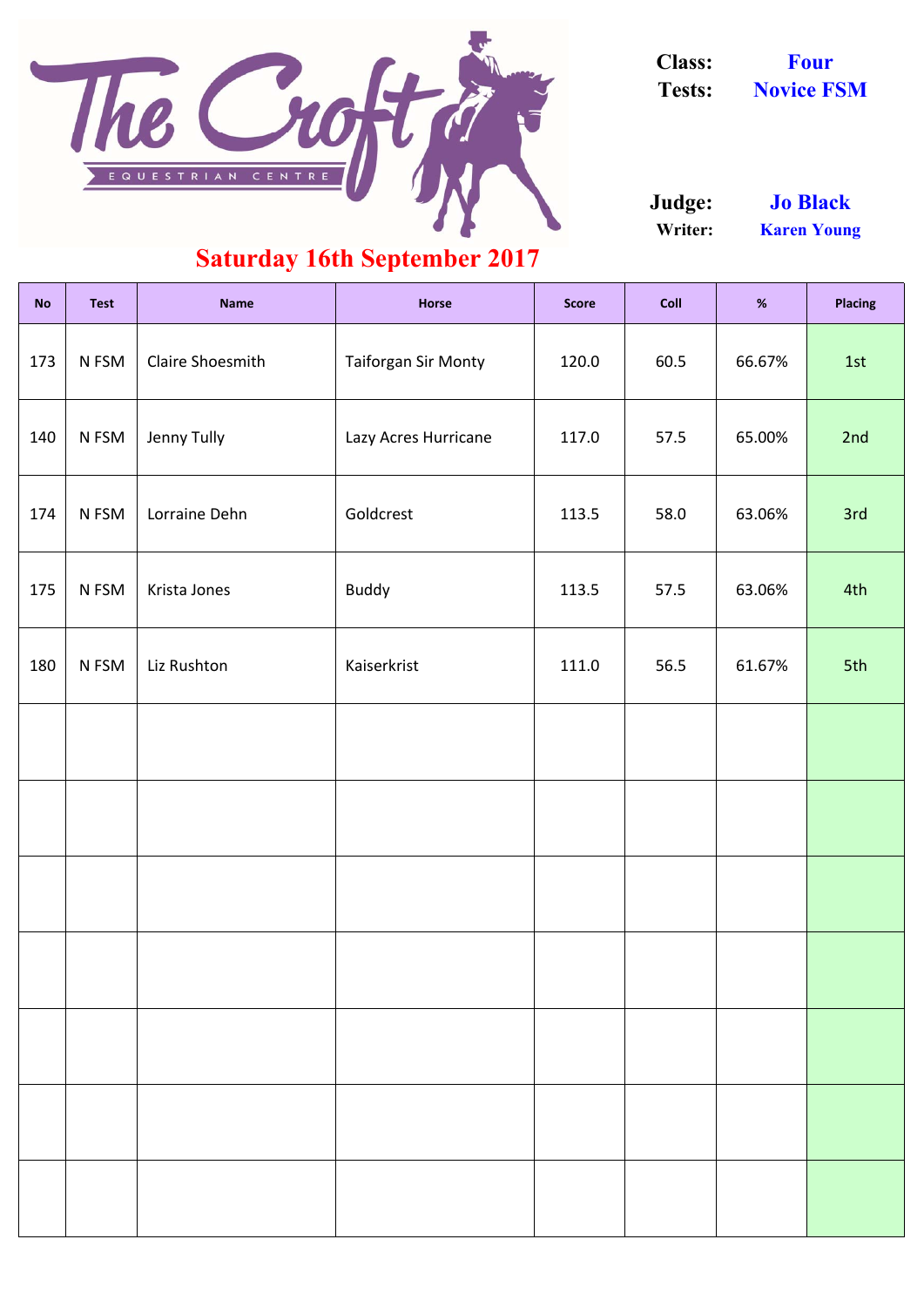| <b>No</b> | <b>Test</b> | <b>Name</b>           | <b>Horse</b>        | <b>Score</b> | Coll | %      | <b>Placing</b> |
|-----------|-------------|-----------------------|---------------------|--------------|------|--------|----------------|
| 187       | E53         | Clare Griffin         | Rockwood Rosie      | 223.0        | 52.0 | 65.59% | 1st            |
| 186       | E53         | <b>Judith Twallin</b> | <b>SRS Macauley</b> | 214.0        | 50.0 | 62.94% | 2nd            |
| 192       | E53         | Caroline Threlfall    | <b>Dulcie</b>       | 208.0        | 50.0 | 61.18% | 3rd            |
|           |             |                       |                     |              |      |        |                |
|           |             |                       |                     |              |      |        |                |
|           |             |                       |                     |              |      |        |                |
|           |             |                       |                     |              |      |        |                |
|           |             |                       |                     |              |      |        |                |
|           |             |                       |                     |              |      |        |                |



**Class: Five Tests: Elementary 53 (2007)**

**Writer: Lucie Prowse Judge: Caroline Lycett**